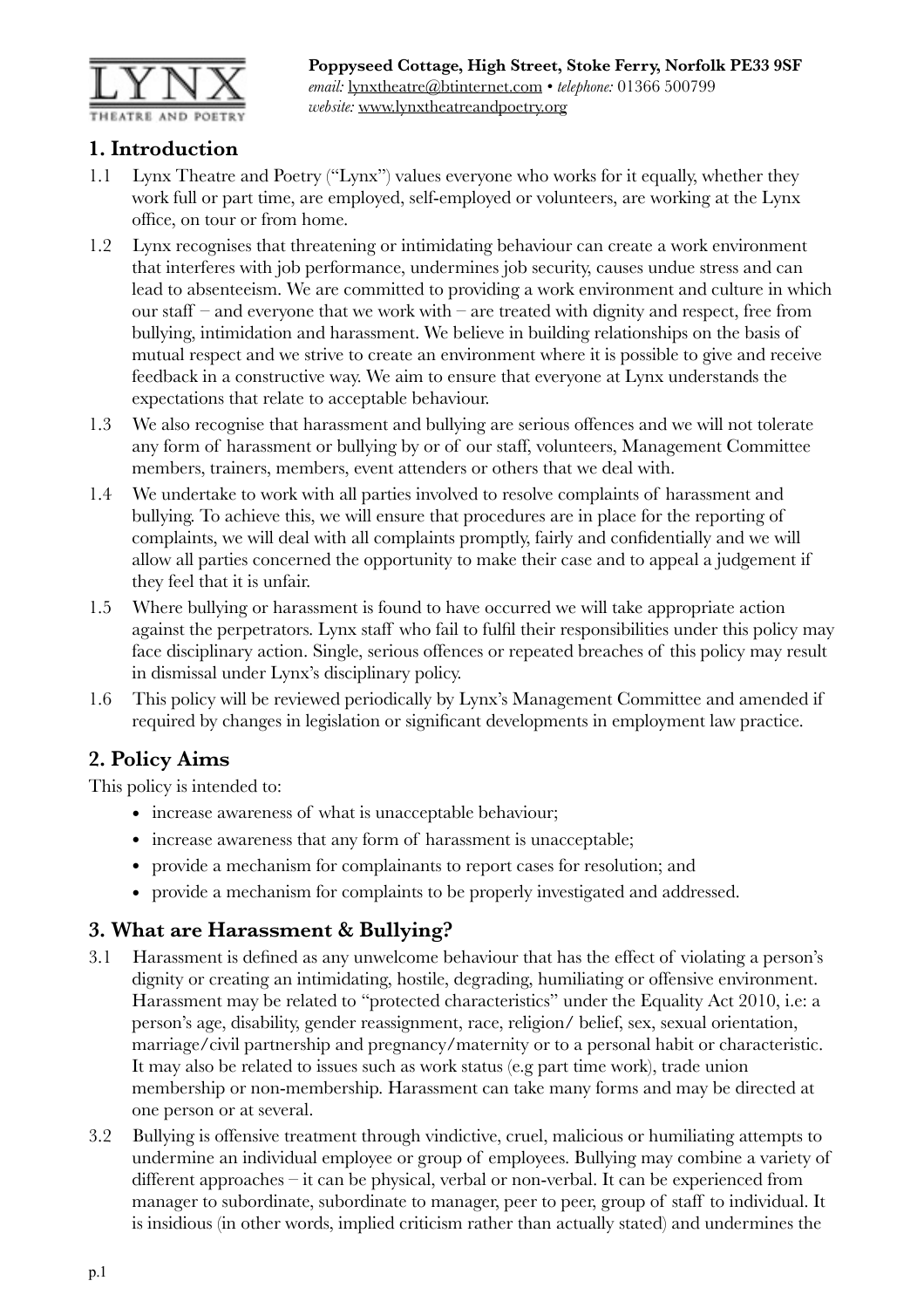

ability and confidence of the person on the receiving end. Such persistently negative attacks on personal or professional performance are often not apparent to anyone else.

3.3 Harassment and bullying can be evidenced in many ways including offensive emails, text or social media content, unwanted physical conduct, suggestive comments, offensive comments. Comments do not have to be directed at the victim, for example commenting on a person's partner's race or disability would be harassment. They do not have to be true, e.g: comments about a person's perceived sexual orientation could be harassment whatever their actual sexual orientation.

# **4. When is Behaviour Unacceptable?**

- 4.1 In order to assess whether bullying or harassment has taken place we will consider if the behaviour complained of is unacceptable by reasonable normal standards and if it is harmful or unwelcome to the person or people on the receiving end. Perpetrators may not be aware that their actions amount to harassment, however, what matters is the effect of their actions. A one-off act, if serious, can amount to bullying or harassment.
- 4.2 Examples of unacceptable behaviour include:
	- derogatory comments, offensive language, remarks or jokes;
	- spreading malicious rumours or insulting someone;
	- insulting behaviours or gestures;
	- displaying offensive or suggestive literature or remarks;
	- intrusion by pestering, spying or stalking;
	- embarrassing, threatening, humiliating, patronising or intimidating remarks;
	- unwanted physical contact;
	- physical or verbal assault, such as shouting;
	- unwelcome sexual advances, such as touching or standing too close;
	- undermining a person's self-esteem, for example by constantly making unfavourable comparisons with others or belittling their status;
	- deliberately undermining a competent worker by overloading or under loading them with work, and constantly criticising them;
	- excluding or isolating a colleague, not co-operating with them or victimising them;

## **5. What should you do about Harassment or Bullying? Informal Procedure**

- 5.1 Try to talk about it: We aim to create an environment in which people feel safe to speak out about harassment or bullying without fear. If you believe that you or anyone else has been harassed or bullied, consider if you feel your workplace is a safe environment. If so consider the following possible actions –
	- If you feel able, it could be a constructive first step to tell the person or people concerned that you do not consent to the behaviour that is being directed at you and that it should stop immediately. In asking them to stop, you are making it clear that their behaviour has made you feel bullied, harassed or unsafe. This gives them an opportunity to stop without anyone else being involved.
	- If you do not feel able to make a personal approach, but still wish to keep things informal, you could ask a work colleague or Trade Union representative to speak to that person on your behalf.
- 5.2 Put it in writing. Alternatively, you can write to the person or people concerned, keeping a dated copy of the letter.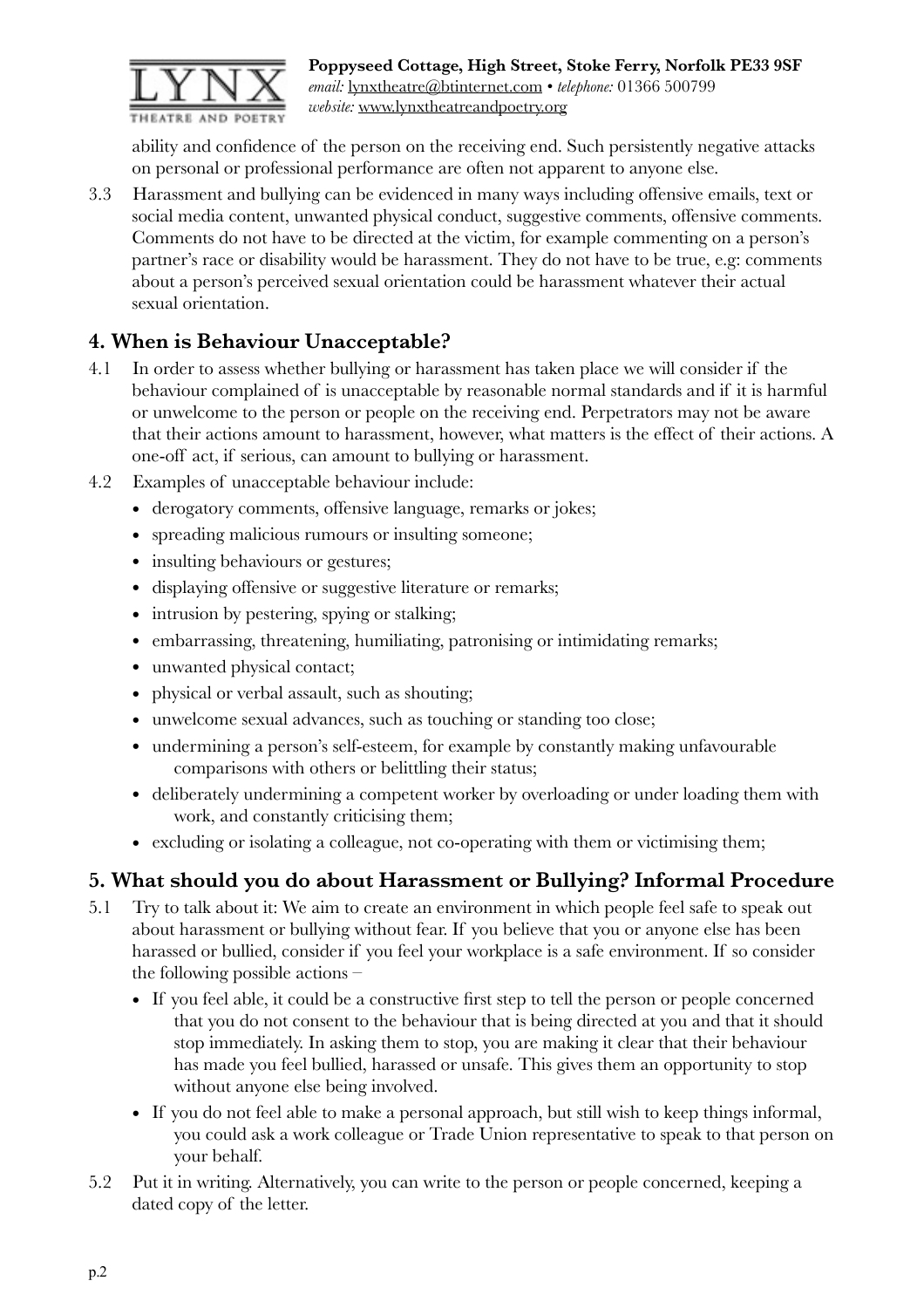

**Poppyseed Cottage, High Street, Stoke Ferry, Norfolk PE33 9SF**  *email:* [lynxtheatre@btinternet.com](mailto:lynxtheatre@btinternet.com) • *telephone:* 01366 500799 *website:* [www.lynxtheatreandpoetry.org](http://www.lynxtheatreandpoetry.org)

- 5.3 This kind of informal action may be enough to end the harassment or bullying, especially if the accused person is unaware that he or she is causing harm. An informal approach, however, may not be sufficient if the person/people concerned do not take responsibility for the action or dispute(s) the allegation.
- 5.4 If you feel that you are the victim of unacceptable behaviour, keep a record of events, incidents and also any informal action that you or your representative takes.

# **6. What should you do about Harassment or Bullying? Mediation**

- 6.1 If an informal approach has been unsuccessful, or is not appropriate it is recommended that you consider mediation before proceeding to a full formal procedure. Mediation is a voluntary option and is not the answer to every conflict. It can only be used when both parties agree to take part.
- 6.2 Mediation gives both parties the opportunity to talk directly about the issues that are affecting them, without the stress and time normally associated with a formal investigation. A mediator is an impartial facilitator who will create a structured, safe meeting space at which both parties should feel able to have their say. This can provide a positive, confidential way of reaching agreement about how each party will behave towards the other in future. A written agreement is then drawn up between the parties to prevent further friction and misunderstandings.
- 6.3 Mediation is not designed to establish facts or to decide if someone was at fault. It is purely a method of resolving past conflict and agreeing a positive way forward.
- 6.4 Any employees who want to follow the mediation process should speak to the Artistic Director or the Chair of the Management Committee, as appropriate, in the first instance.
- 6.5 If you go through mediation and it is not successful, you can then go through the formal complaints procedure.

### **7. What should you do about Harassment or Bullying? Formal procedure**

- 7.1 The formal procedure will be followed if:
	- either you or we decide that the seriousness of your complaint makes this necessary; or
	- all attempts at informal resolution or mediation have failed; or
	- you particularly want to make a formal complaint.
- 7.2 A formal complaint should be made in writing, to the Artistic Director (or to the Chair of the Management Committee if the Artistic Director is the alleged bully or harasser). A Trade Union representative can raise a complaint on your behalf. At this stage, a complaint will be treated as an allegation, which means that it is not proven and will be investigated.
- 7.3 The staff or Management Committee member investigating will arrange for a representative of the Independent Theatre Council ("ITC") to meet you to discuss your statement within 5 working days, where possible. A full investigation will begin within 10 working days of receipt of the original complaint, where possible.
- 7.4 The accused person will be informed of the nature of the allegations, in person, by the ITC representative before the investigation begins.
- 7.5 The ITC representative should collect evidence and/or take statements from you, the person you are complaining about and any witnesses.
- 7.6 It is recommended that investigation into any complaint is carried out and concluded as quickly as possible, ideally within 21 working days of receiving the complaint. However, some cases will be more complex and therefore take longer to investigate. The ITC representative will keep the parties informed of progress and expected timescales.
- 7.7 If you have made a serious allegation, or to protect you or the person you have complained about, it may be appropriate to consider suspending the person you have complained about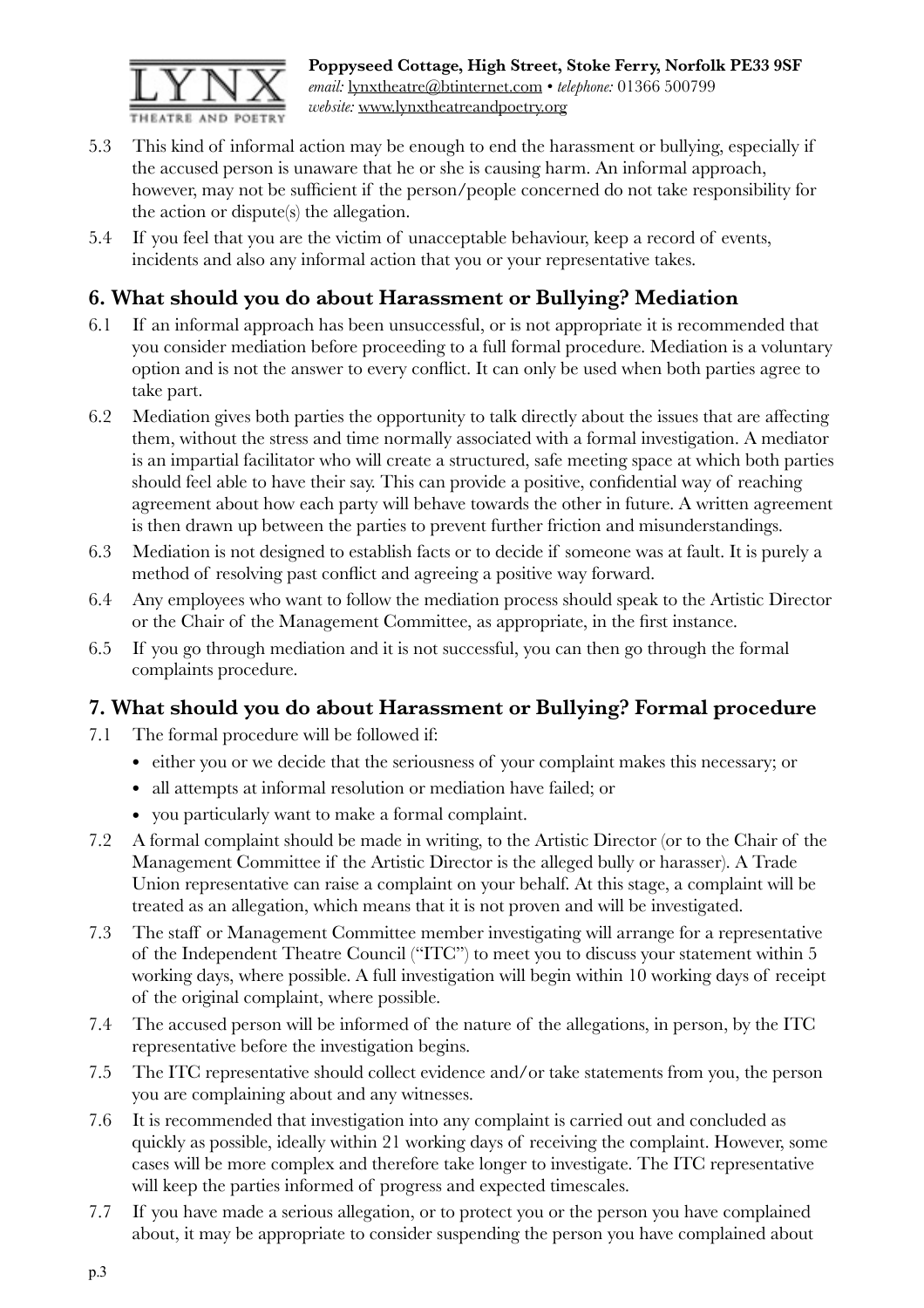

from duty, on full pay, until the investigation has been completed. Suspension is a neutral act and does not presume guilt or innocence. These options will only be considered as a last resort.

- 7.8 Employees may be accompanied at any stage of the formal procedure by either a Trade Union representative or a Lynx colleague. If your Trade Union representative or colleague cannot attend on the date proposed, you can suggest an alternative time and date for the meeting, as long as it is reasonable and falls within 5 working days of the date proposed by the ITC representative.
- 7.9 The outcome of the meetings must be confirmed in writing to both parties together with a copy of the investigation report and all the relevant evidence.

## **8. Records**

During the investigation, the ITC representative should keep copies of paperwork and correspondence and, after the investigation is complete, a Lynx manager will file them specifically appropriately to maintain confidentiality. A copy of the outcome letter will be kept on the personnel files of both parties.

# **9. Right of appeal**

- 9.1 If either the person complaining or the person being complained about is not satisfied with the outcome of the formal procedure, they should write to the Chair of the Management Committee within 10 working days of receiving the letter confirming the outcome, to request a review of the findings. The Chair of the Management Committee will arrange for an appropriate person to deal with the appeal and will set up an appeal hearing.
- 9.2 If either party is not happy with the way in which the investigation was conducted, they can lodge a grievance though Lynx's grievance procedure.
- 9.3 All appeals will be dealt with within Lynx. You will then have no further right of internal appeal.
- 9.4 You have the right to be accompanied at an appeal hearing by a work colleague or an appropriate Trade Union representative.
- 9.5 All parties involved will be given at least 5 working days notice in writing of the date, time, place and any other arrangements of the appeal hearing.
- 9.6 The appeal decision may dismiss the appeal and confirm the original decision or uphold the appeal and overturn the original decision.
- 9.7 A letter confirming the decision will be sent to both parties within 5 working days of the appeal, unless otherwise agreed.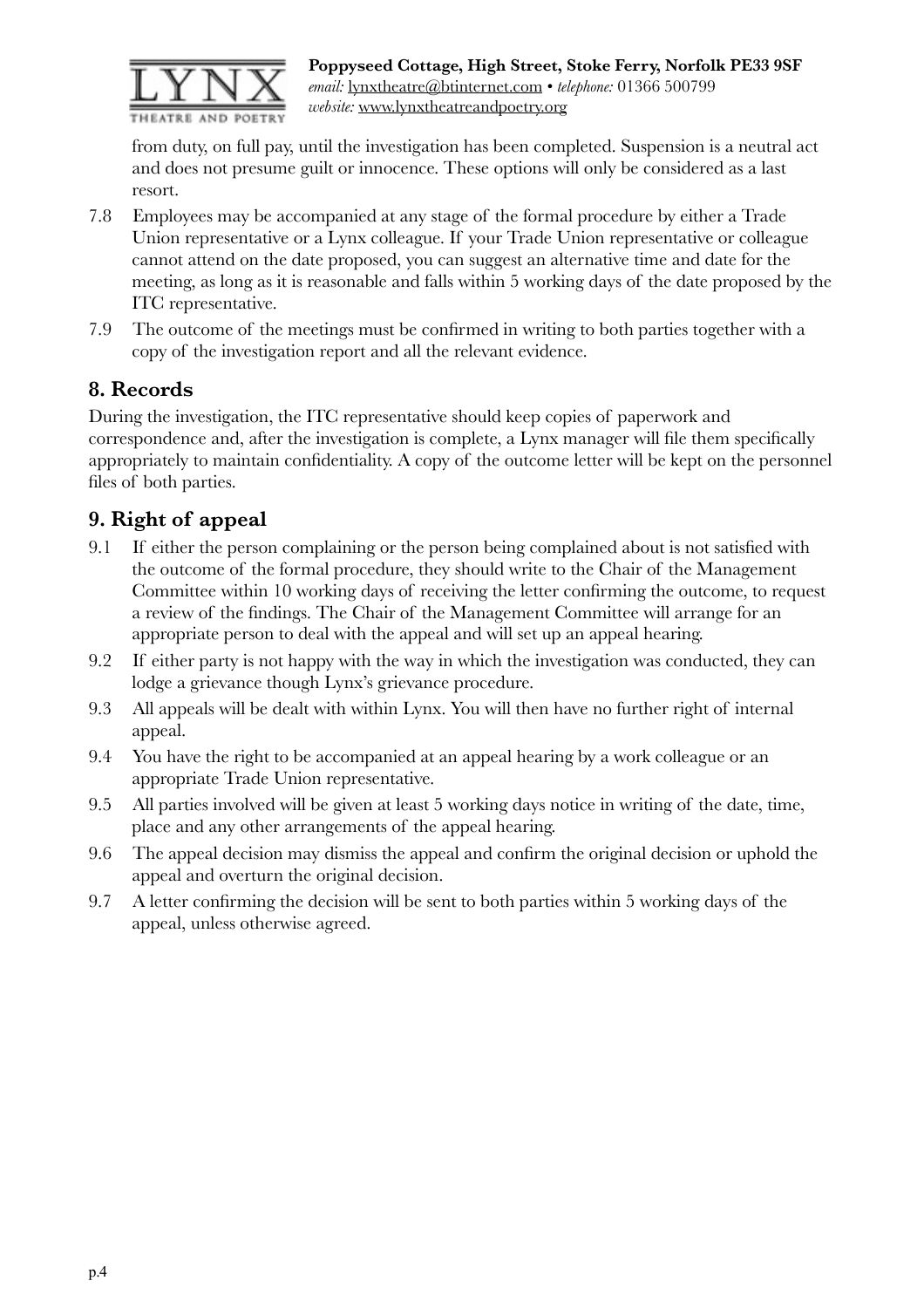

**Poppyseed Cottage, High Street, Stoke Ferry, Norfolk PE33 9SF**  *email:* [lynxtheatre@btinternet.com](mailto:lynxtheatre@btinternet.com) • *telephone:* 01366 500799 *website:* [www.lynxtheatreandpoetry.org](http://www.lynxtheatreandpoetry.org)

### **APPENDIX 1: Good management behaviours vs bullying behaviours**

| Good management                                                            | <b>Bullying</b>                                                                              |
|----------------------------------------------------------------------------|----------------------------------------------------------------------------------------------|
| Setting realistic targets                                                  | Deliberately setting unachievable targets                                                    |
| Giving feedback in private                                                 | Giving negative feedback in public                                                           |
| Legitimate, constructive and fair criticism<br>of performance or behaviour | Unfair or unjustified criticism                                                              |
| Regular supervision                                                        | Intrusiveness, over-managing                                                                 |
| Keeping records                                                            | Keeping unnecessary and unjustified records<br>on irrelevant information, e.g. toilet visits |
| Challenging poor performance in order<br>to improve performance            | Unsubstantiated criticism with no<br>improvement plan                                        |

### **APPENDIX 2: Guidance to staff who feel that they are being subjected to unacceptable behaviour**

Get advice from your line manager, Trade Union representative or a board member.

Consider following the informal procedure outlined in this policy.

Consider mediation.

Remember, all staff have the right to complain if they consider they are being harassed or bullied.

If you feel you are suffering such treatment you are encouraged to keep a diary of events so that the extent of the problem can be determined.

Any employee making a complaint of bullying or harassment can be assured that they will be protected from any victimisation that could arise as a result of making a complaint.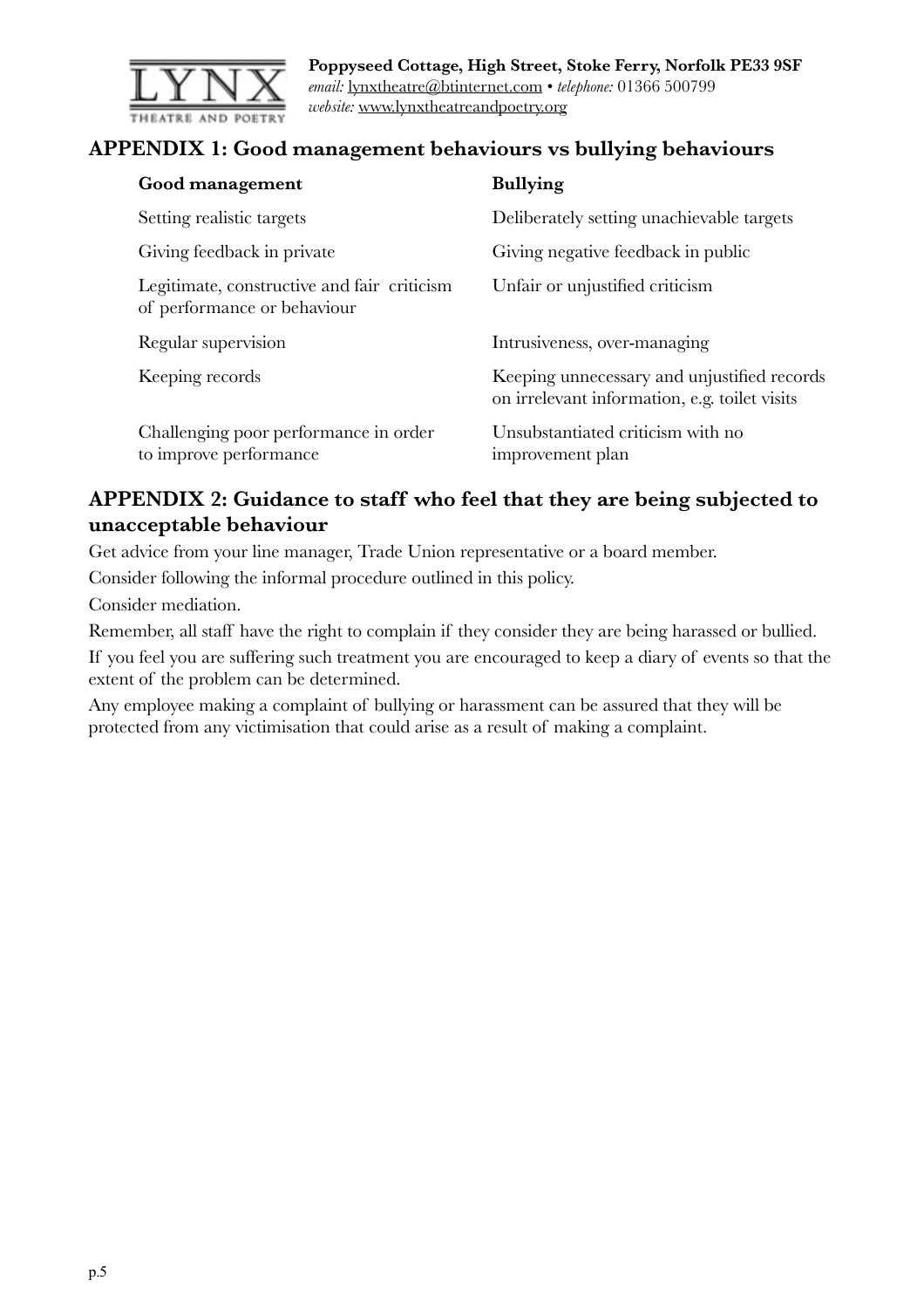

### **APPENDIX 3: Dignity at work sample complaint form**

Name:

Job Title:

Date of complaint:

Please list the names of the alleged bullies/harassers?

In your own words, describe the incident(s), including:

- dates, times and places;
- the people involved, including witnesses;
- your feelings concerning the incident(s); and
- how long the situation has been going on.

Was there anyone else present who witnessed the incident(s)?

What outcome, if any, would you like to see?

Please add any other relevant information in the space below.

*Please keep a copy of this form along with any written response for future reference. You should put this form in an envelope marked 'Private and Confidential' and give it to your line manager or, if your allegations concern your line manager, to a board member.*